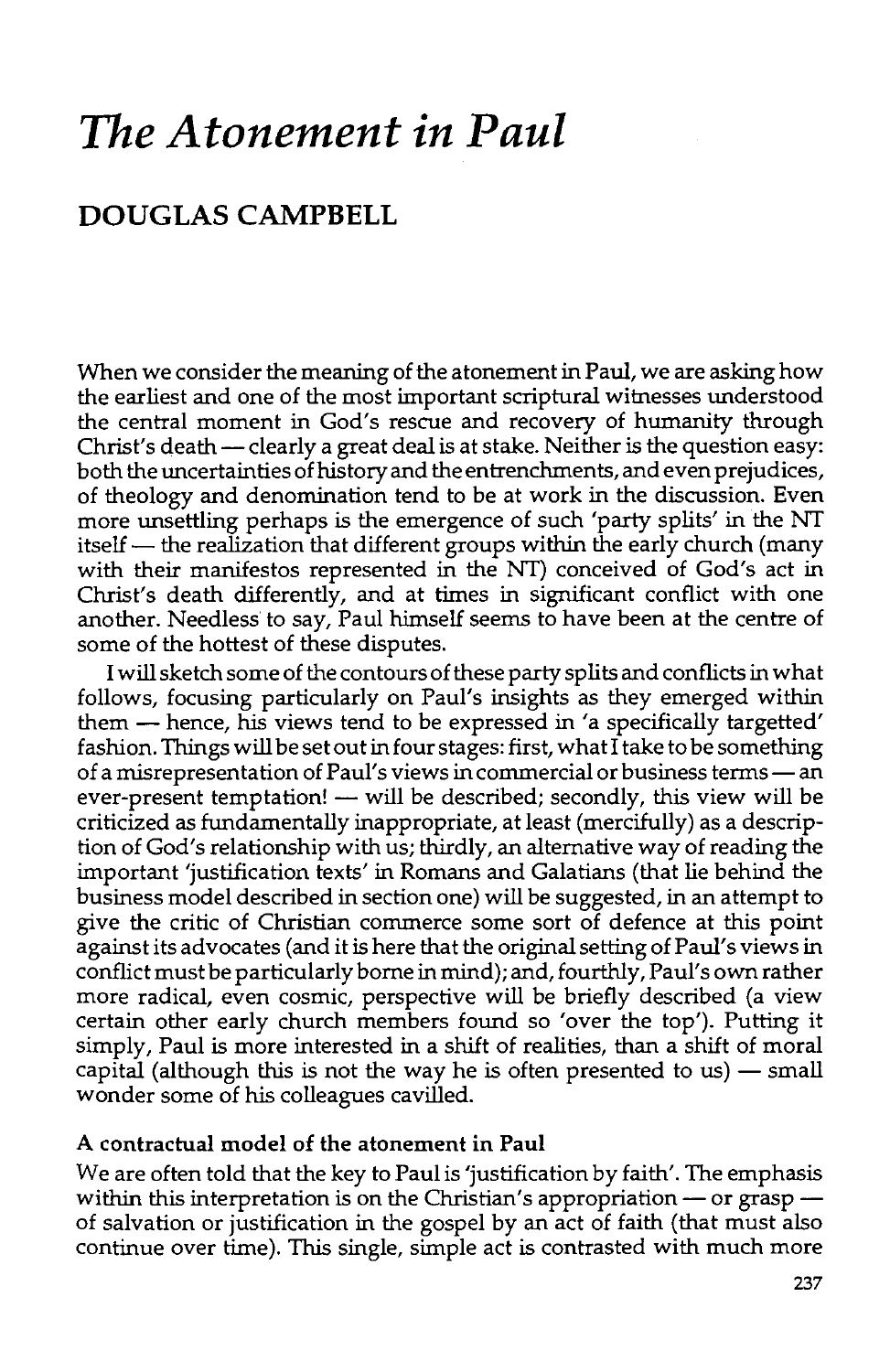elaborate appropriations, particularly 'legalism', where one must be entirely righteous (or atleast 51% righteous) to be saved (and this was supposedly the basic approach of the Judaism of Paul's time). God considers, and perhaps even makes, those who believe righteous, hence the rubric 'justification' (the noun, adjective, and verb all have the same Greek root, dik-; something obscured by English's mixture of French and Anglo-Saxon roots<sup>1</sup>). This seems like a generous arrangement. However, it is important to note that it is still an arrangment or contract. Outside the contract's conditions, there is only a fearful expectation of wrath and punishment from God. One must appropriate the offer of salvation in the contract to be saved and justifiedthrough faith, of course. Fundamentally, salvation is a commercial arrangement; a deal.

A contractual model necessarily produces an objective but essentially punitive view of Christ's death. Here sacrificial metaphors are drawn upon (in dependence on texts like Rom. 3:25, 4:25, and 8:3), although more commercial ransom and purchase metaphors are also appropriate (and the two sets of terms mutually interpret one another). Hence we tend to see metaphors drawn from law, commerce and ancient sacrifice mingle (sometimes a little awkwardly!). Christ's death is held to function as a definitive payment, or even ransom, exhausting God's wrath and (entirely just) punishment of transgressions, that is, God's legitimate penalizing of us for failing to keep an original contract. It is this generous acceptance of our punishment that allows us to receive salvation for a mere act of belief. Thus, Christ's death allows a transfer of terms, or contracts, so to speak: a very stringent, just contract  $-$  kept by him  $-$  is replaced by one that is far easier to keep. Consequently, the canons of justice are not violated, but neither (hopefully) do the unjust or 'ungodly' actually perish. Of course, this generous arrangement is only made possible by Christ's vicarious, substitutionary, *penal*  death: he accepts our penalty for contract-violation, and so we escape its conditions (gratefully) to a more lenient arrangement.

There is a long tradition of dissent from this view of salvation, and specifically from its view of the atonement. Many scholars have watered down its cruder aspects, notably the anger of God, which seems distinctly unforgiving and rather pagan-God here seems more like the irritable Zeus than the God who does not spare his only Son.... Surely in the Christian understanding mercy triumphs over justice? Is God really that worried about breach of contract? The sacrificial function of Christ has consequently been redefined in exemplary, expiatory, participatory (and even triumphal<sup>2</sup>)

<sup>1</sup> See E. P. Sanders's lucid discussion in *Paul,* Oxford University Press, 1991, pp 45-47.

<sup>2</sup> Some scholars (notably Gustav Aulen, *Christus Victor,* tr. A. G. Hebert, SPCK, London 1950) have suggested that a triumphal viewof the atonement is more appropriate to the NT and its ancient context. In its cruder form, found in some Church Fathers, Christ's death functions as a ransom payment to the Devil, hence the view is a variation of the propitiatory perspective already discussed. If this idea is dropped, however, the actual mechanism of the atonement becomes more obscure. Consequently, without wanting to minimise the importance of the victory of Easter that Aulen re-emphasizes, the perspective does not contribute greatly to our discussion: the cross was a victory, but how was that victory actually achieved?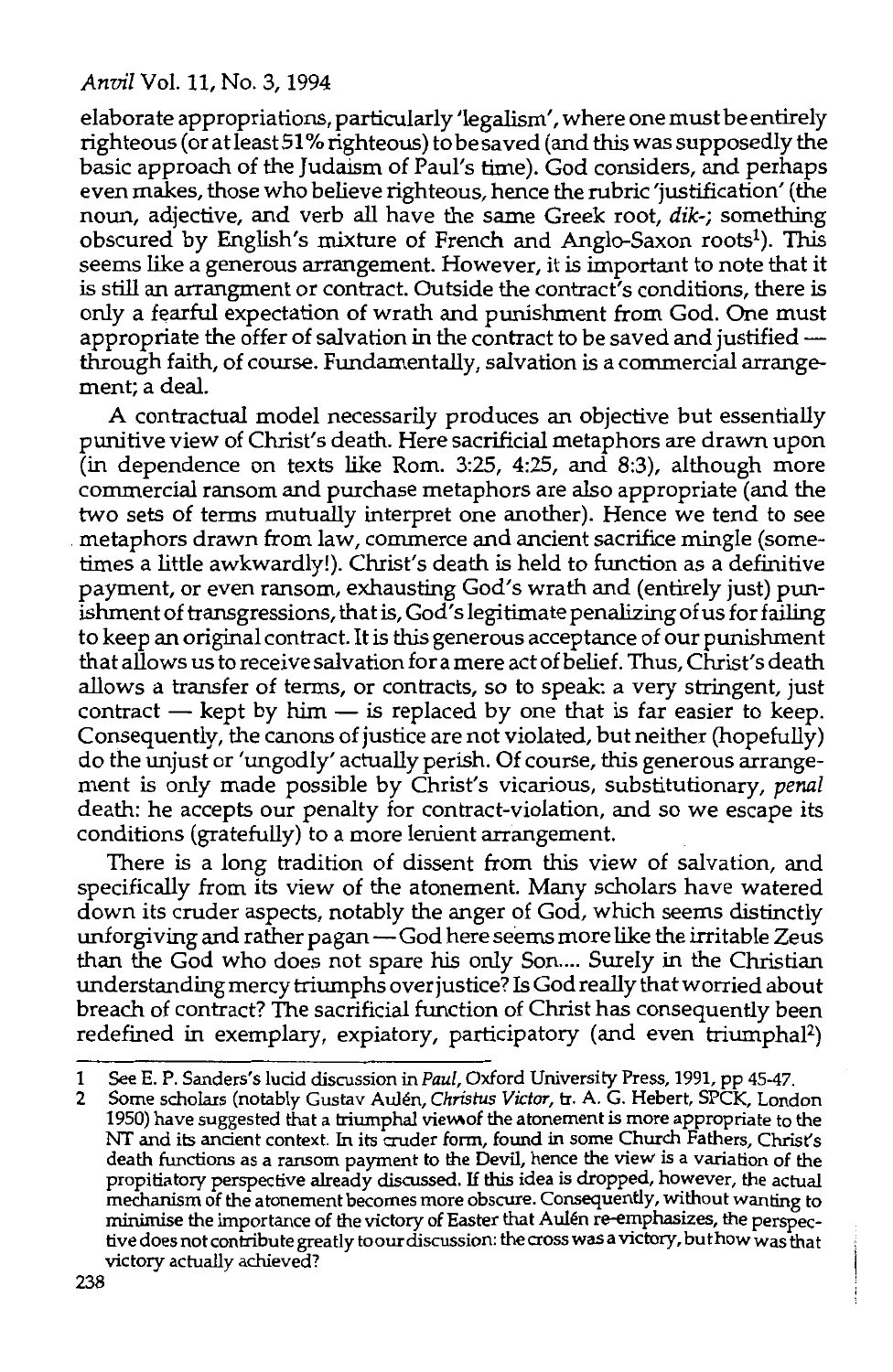directions.3 These are all undoubtedly an improvement, although one wonders if they have grasped the fundamental problem with the model, and thereby avoided it  $-$  that is, its fundamentally commercial quality.

The exemplary view dispenses with any objective effect or action in Christ's death, and understands the Cross to speak purely of God's love for humanity; a love that will stop at nothing. Certainly here all notion of contract has been abandoned, and there is undoubtedly an element of truth in this view-God's love for humanity will stop at nothing-but if the death of the Son accomplishes nothing (besides this revelation) one wonders how it actually accomplishes it. A meaningless or trivial death cannot reveal love: it reveals nothing - except perhaps foolishness. If I drive my car at high speed into a brick wall, loudly proclaiming my love for all humanity, my surviving family would probably wonder how I had left my senses, not how extraordinarily loving my gesture was. Clearly, the mere fact of death does not demonstrate love innately. It *reveals love only* if *it is objectively vicarious,*  that is, if it achieves something; if it has a saving context. We appreciate those who gave their lives on D-Day. These costly deaths are comprehensible as a loving act of self-sacrifice. Hence, unless a death is necessary or effective, it cannot really speak of love. Consequently, this redefinition seems to lead us automatically out of itself to another view in which Christ's death actually achieves something.

An expiatory model removes the offending punitive dimension of Christ's sacrifice. Instead of placating God's just anger at transgressions (a propitiatory view), Christ's death wipes or cleanses the sins themselves. Hence hygienic metaphors in terms of cleansing an unclean or dirty object replace those drawn from the placating of an aggrieved or angered party (a redefinition easier for sacrificial than for ransom and purchase terms). God, and especially the attribute of punitive wrath and anger, recedes into the background in this model, and the focus is on the sins or transgressions themselves, which are wiped away or expunged, rather as I mop my dog's offending dirty footprints off our white kitchen floor.

Again this seems to be a forward step, but one must ask for a little more detail: how exactly are the sins wiped away or cleansed? Here a recent school of NT scholarship has an appropriate answer. 4 The sins or transgressions are identified with the sacrifice in a sort of transfer (whether the sacrificial animal in the OT, or Christ in the NT), so that when the sacrifice dies, the sins die with the sacrifice, having received their appropriate end of annhilation. Moreover, Christ's sacrifice can be seen as an appropriate expansion on those of the temple cult, because of its final and universal atoning efficacy (OT sacrifices, amongst other limitations, could not atone for 'sins with a high hand', nor were they conclusive). His sacrifice is a particularly effective cleansing agent,

<sup>3</sup> For an elegant overview see B. S. Childs, 'Reconciliation with God', eh. V in his *Biblical Theology of the Old and New Testaments,* SCM, London 1992, pp 485-529, esp. pp 503-8.

<sup>4</sup> Centred in the University of Tiibingen, and largely following the insights of OT scholar H. Gese. This debate is not particularly accessible to the English-speaking world, but a good summary is given by Childs, op cit.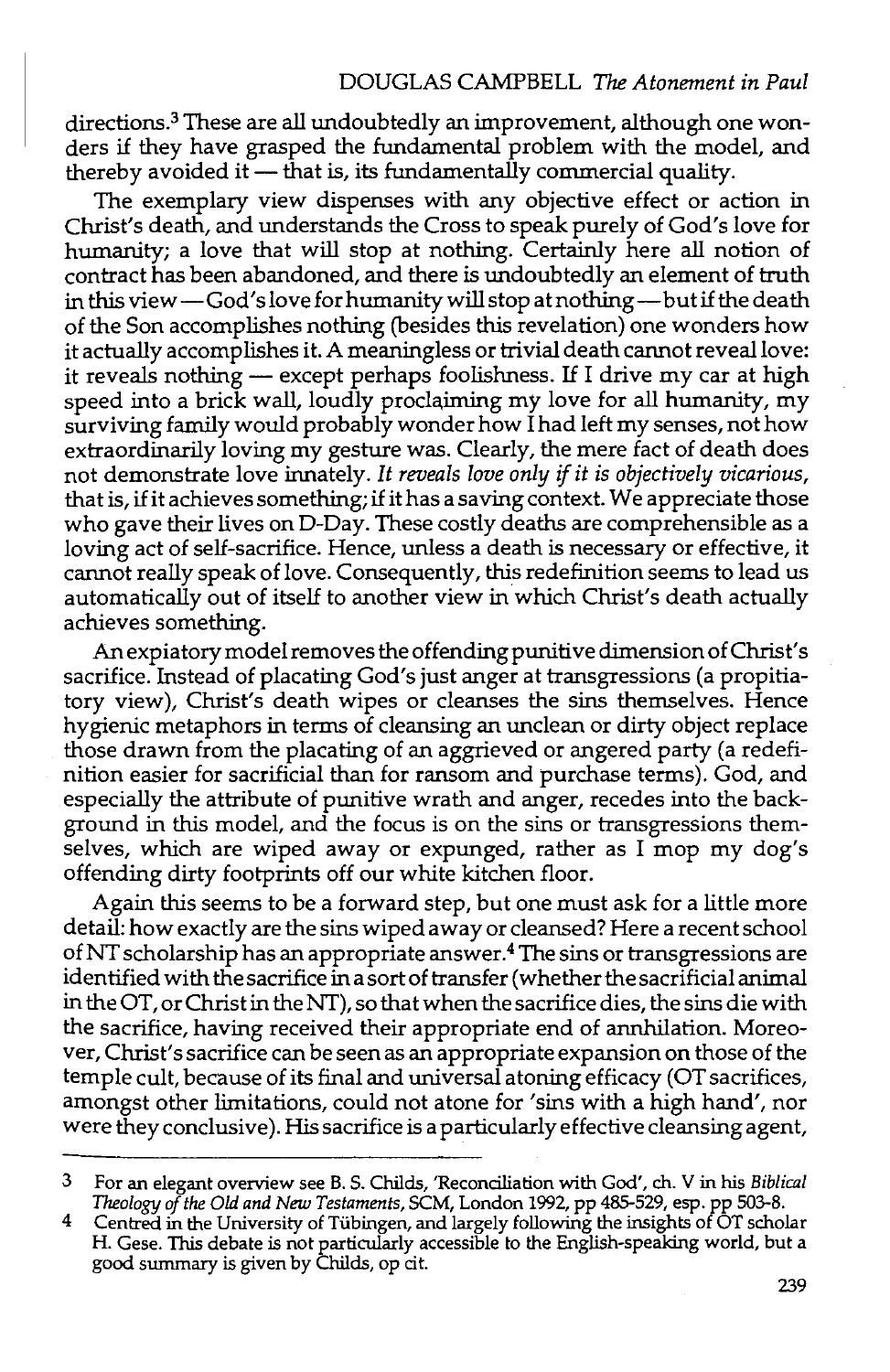one might say: a detergent that can deal with simply anything! (another unwarranted intrusion of commercial metaphors?). The puzzling tension between the attitudes of God and Christ in the contractual model is also thereby overcome: God provides the sacrifice, which is Christ, so the two are clearly working in unity.

Here it is interesting to note, however, that the model has started to move away from a notion of cleansing or wiping, to one of identification or participation. One may still speak at a broad metaphorical level of such a sacrifice cleansing one's sins, but in fact they are not merely wiped away, as my mop cleans the kitchen floor. They are transferred to a sacrificial animal (or person), who dies and thereby extinguishes them. We should probably therefore speak of a participatory-expiatory model.

This is clearly a far more appropriate understanding of the atonement. However, a basic question remains. Is this model of the atonement still placed within a broadly contractual framework, so that it must be appropriated by something like an act of belief? If so, inescapable theological tensions linger. It may still provide us with important insights into the atonement, but that must be within another, non-commercial, framework.

# Evaluating the contractual model

The contractual model is often presented as the 'Reformational' model, that is, as the insight that inspired Luther and that captures the heart of the Reformational programme. It is encapsulated, we are told, in the famous slogan *sola fides.* This claim, however, is not necessarily correct. While it is possible to find support for the model in Reformational (and even in Luther's) writings, the slogan *sola fides* is arguably better understood in the context of *sola gratia*. That is, it has also been suggested that grace - the *unconditional gift* of God's salvation through the vicarious actions of the Son - was at the heart of the Reformation (although perhaps this is an insight emphasized more in certain parts of the Calvinist tradition)-and, of course, both these insights claim to be *sola scriptura!* In short, claims of a Reformation pedigree (which are also distinctly inflammatory in an ecumenical context) are neither historically simple nor completely persuasive. Can we really claim to have understood the Reformation entirely? They are probably best left to one side.

The contractual model of salvation has a fundamental problem, namely, its understanding of God's action and love in commercial terms as conditional upon an act of consent, in this case a human decision.<sup>5</sup> In essence, this view presents a divine love with strings attached - as 'commercial love' or favour usually is! If a person does not take the necessary step, God's love is, quite simply,not forthcoming. On the supposedly Pauline presentation then,

<sup>5</sup> A definitive presentation of this model and its problems is J. B. Torrance, 'Covenant and Contract, a study of the theological background of worship in seventeenth-century Scotland', *Scottish Journal ofTheology,* vol. 23 (1970), pp 51-76; tdem, The Contribution of McLeod Camp bell to Scottish Theology', *Scottish Journal ofTheology,* vol. 26 (1973), pp 295- 240<sup>311.</sup>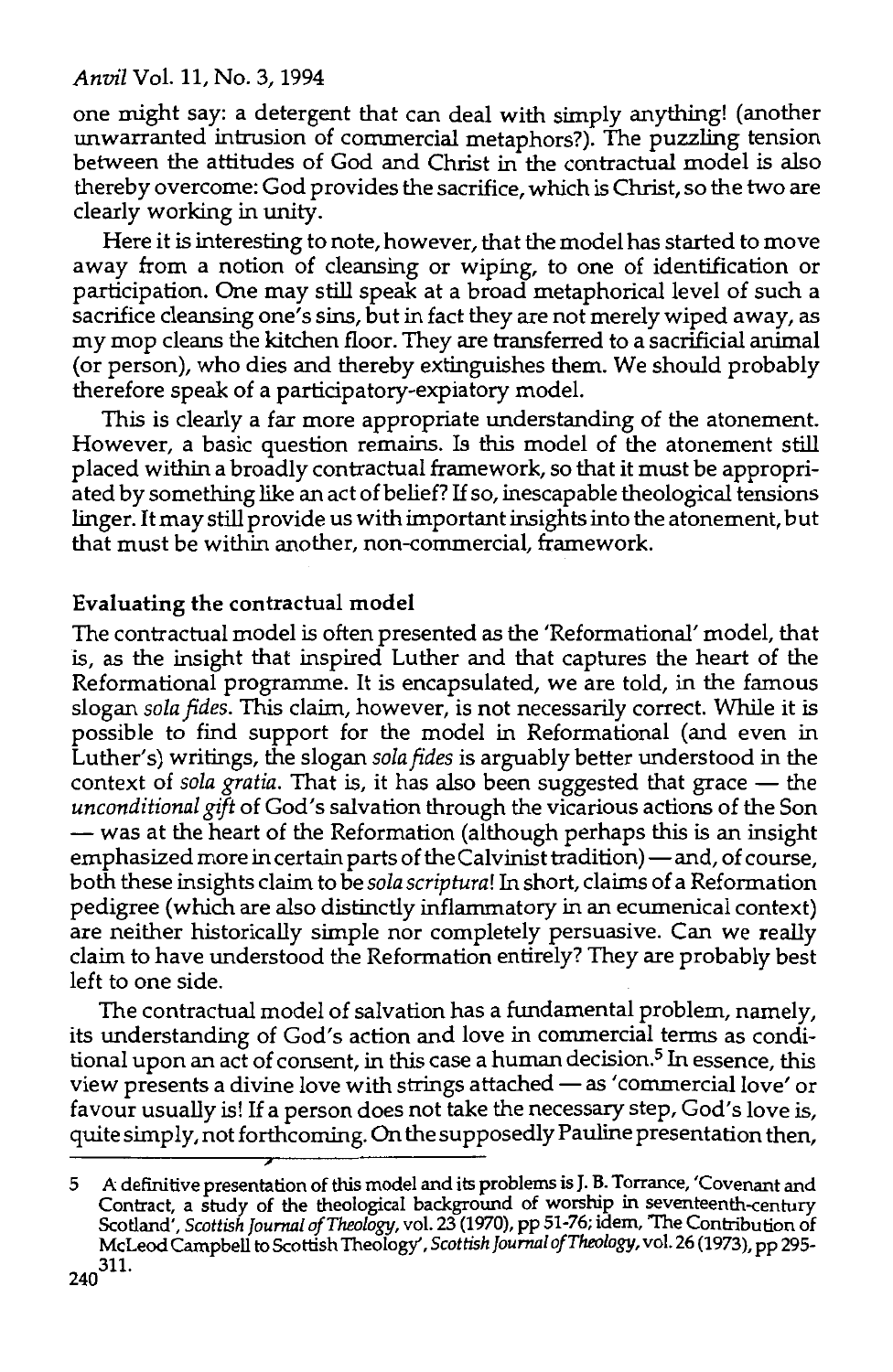#### DOUGLAS CAMPBELL *The Atonement in Paul*

if you do not take the initial step of faith or belief, God will not save you (conversely, if you do take that step, God is bound to save you; God has no choice in the matter beyond this point either, being similarly bound by the terms of the contract). Consequently, underlying the God of love is a God of commercial justice, and unless the God of love is appropriated or 'accessed' correctly, the God of justice is all that remains (done with our faith VISA card). In reality, the God of justice surrounds and informs the God of love here (indeed, the love is construed through the model so as not to violate the justice), in the sense that the banking system is undergirded by appropriate acts of parliament and repayment schedules. The justice of God is clearly the fundamental attribute.

This does not seem like a particularly unfair position initially (indeed, formally it isn't), and it also appeals to our own moral and cultural proclivities. We live by, and believe in, the rule of law and the principle of consent -our society is unimaginable without it. Moreover, we desperately want to say to people 'you ought to believe and be saved', that is, to appeal to them to make a rational and moral decision, and to continue to exhort them to make  $it$   $-$  and, indeed, to censure them if they slip away or refuse (thereby also explaining the potential embarrassment of the many damned  $-$  it is their own choice!). And centuries of political, legal, intellectual and moral culture support this view. We automatically think of people as autonomous, rational and legitimately limited only by their own say so. It is entirely natural to think that God also operates in this fashion. But this is, fundamentally, a European cultural projection, and one is entitled to ask if its view of God and of the person is accurate. Is God and God's relationship with us best construed as something of a European bridge party?

Against this view, certain figures and writings within the Reformation (and of course at other times in the history of the church) suggested that God's action is unconditional, while people are not fundamentally moral, rational, or responsive (although this second position is not *a priori:* it follows from the experience of the first). God's action in Christ precedes any human act or decision, thereby demonstrating an extraordinary depth of commitment on the part of God (and an equally extraordinary lack of the same on the part of humanity). It is, precisely and fundamentally, a love that exceeds justice, that breaks into an unjust situation and regenerates it, a love that is fundamentally foreign  $-$  and even irrational  $-$  to us, but that thereby demonstrates the extraordinary difference between the nature of God and of humanity. God's love has no strings attached: it is a love that reaches out to the unlovely.

Clearly, then, any presentation of salvation in contractual or commercial terms is, on this view, essentially an incorrect and even radically distorted view of God and God's action in Christ. It replaces a God of fundamentally unconditional love with one of conditional love and fundamental justice. These two Gods are not the same, and neither are these two gospels. Moreover, any view that merely tinkers with the component parts of the contractual view, while ignoring the basic criterion of conditionality, fails to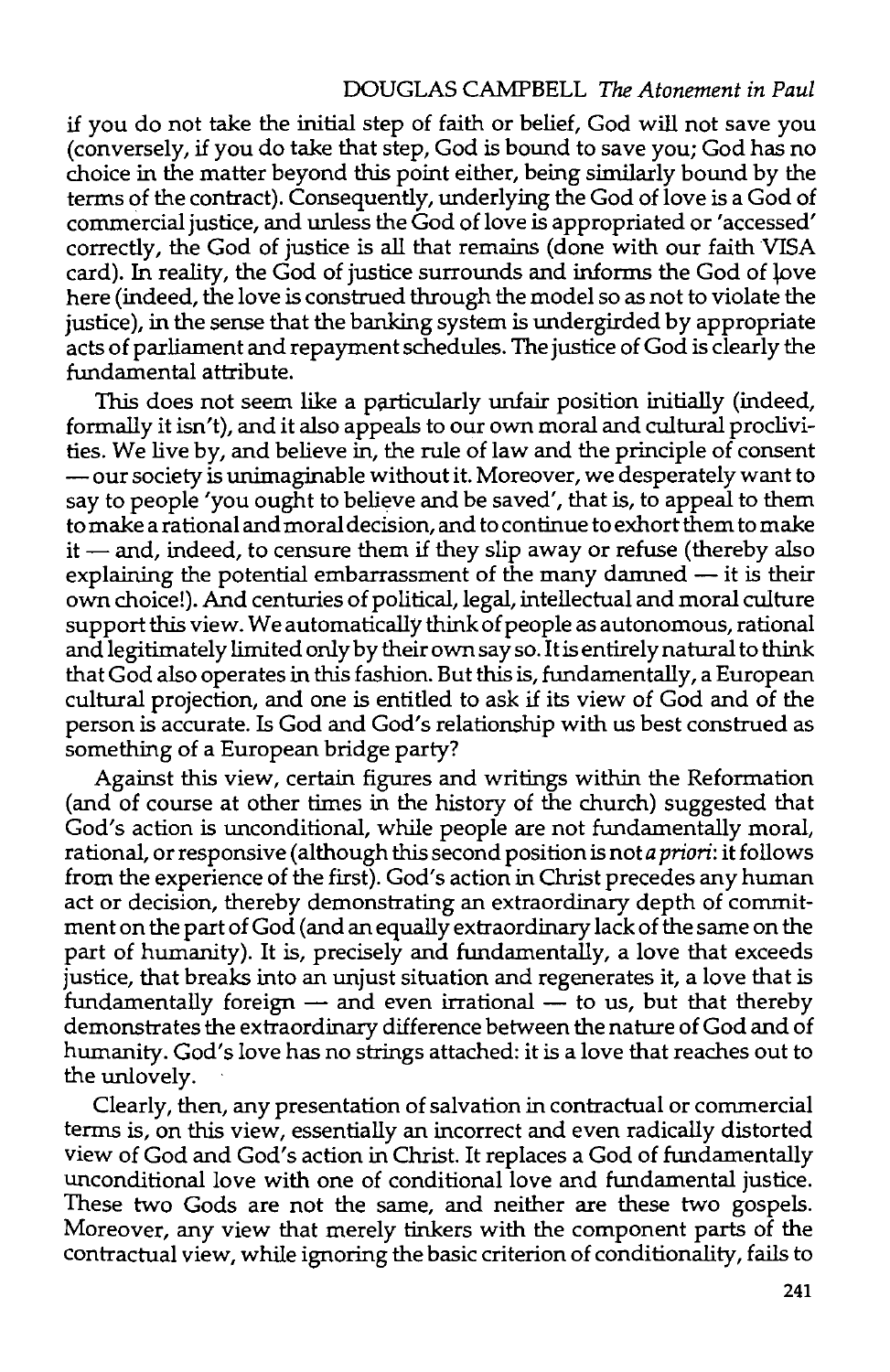avoid this criticism. The commercial and legal metaphors for God must be driven out with sticks and staves! Hence many of the adjustments to the notion of sacrifice in the atonement (especially the participatory-expiatory view) fall short of eliminating the basic problem  $-$  there is no point eliminating the angry God of the atonement, if the same figure still appears when you make your decision for Christ, and again at the eschaton.

We are left at this point with two options. Either Paul had a much worse grasp of God and the gospel than previously we had thought - a position never without its champions! - or Paul understood all this clearly, but has been misrepresented by a tradition that has misunderstood him. I think that the latter is the case, but that leaves us with two further tasks: firstly, we must show how this view of Paul has misread or misunderstood large parts of his writings (because this perspective can lay claim to a considerable section of argument and terminology, mainly in Romans, chapters 1-4, and Galatians, chapters 2-3), that is, we must show how these chapters can be read noncommercially; and then, secondly, we must show what (and where) Paul's true view of God and God's action in Christ is.

# An alternative reading of Paul's justification texts

The advocate of a contractual reading of Paul can always object to my criticisms that I have ignored many of his most important discussions on the subject, and that these do in fact evidence a commercial view of salvation in which the simple act of faith (the generous contract) opposes a system based on works (the harsh contract) and God justifies the ungodly through a sacrifice (allowing the shift of the contractor  $-$  after signing!  $-$  from the latter to the former). These passages are found, we are told, primarily in Rom. 1:16-4:25 and Gal. 2:15-4:7, and at the very least suggest a' double crater' view of Paul (that is, two basic models of salvation<sup>6</sup>). For any rejection of this view in the context of Paul to be plausible, therefore, an alternative reading of these passages must be given that shows they are not describing Paul's thoughts on salvation and the atonement, but address different matters (or that they are not as commercial as people think). Clearly, any such account must be able to explain his extensive use of righteousness and faith language, that is, the language oflaw and of decision (along with the more occasional intrusion of sacrificial and commerical terms in relation to Christ's death).

Admittedly, there is a rather commercial discussion of the atonement going on in these passages, but it is not, I think, Paul's view. Paul here is, I would suggest, attempting to correct or to reshape the views on salvation and the atonement of his opponents, so that his churches of Gentile Christians do not feel compelled to abandon either Paul's gospel or their own law-free existence. Unfortunately, there is not the space to argue this rather complicated case fully here, but we can reconstruct its outline briefly, and hopefully this will give at least some indication of how to respond to commercial claims about Paul based on these texts.

<sup>6</sup> See especially the impression given by Sanders' *Paul,* pp 44-76, where the two models jostle for supremacy.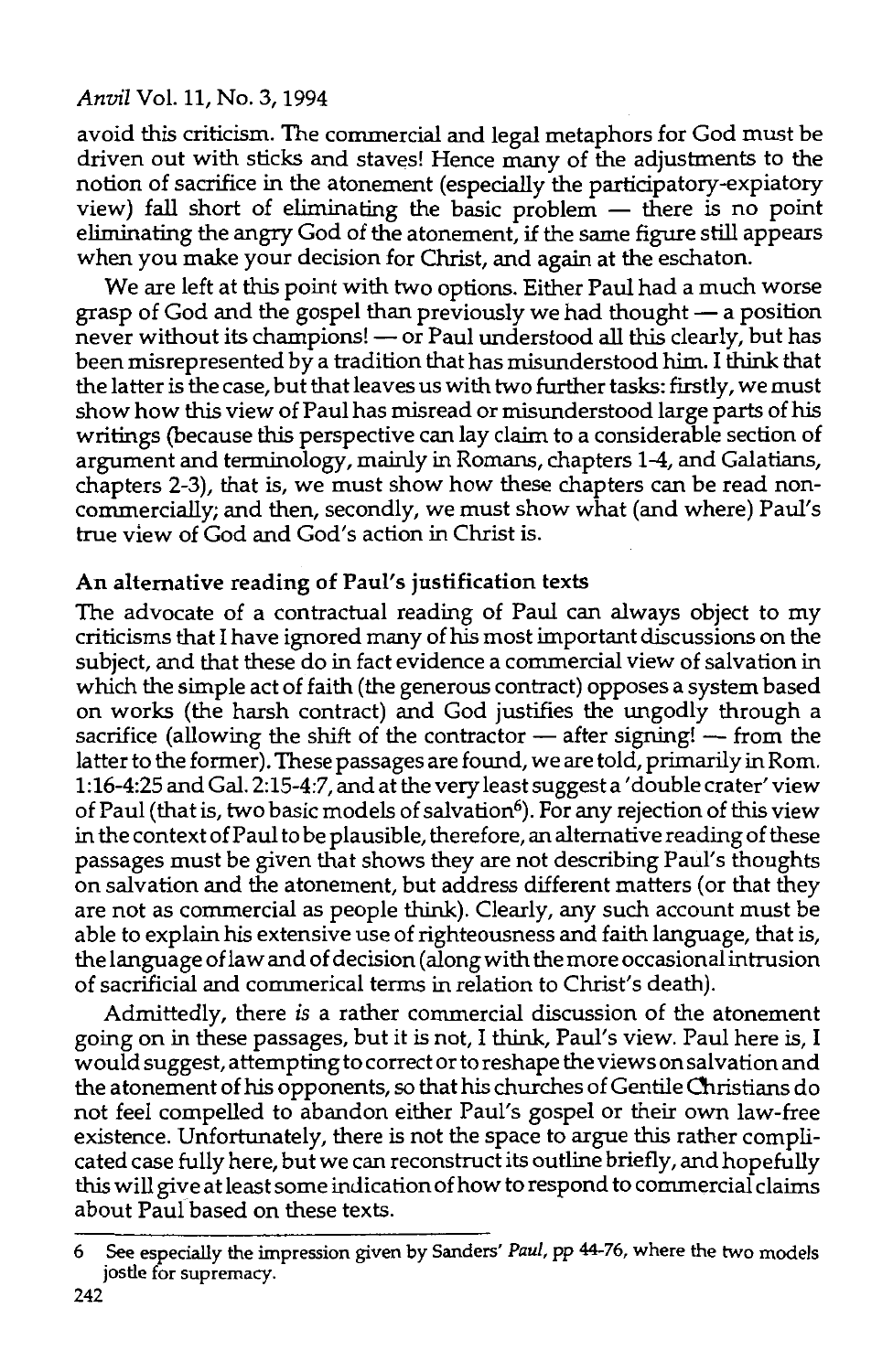Although when attempting to reconstruct and to prove the case we proceed in the opposite direction, it is probably clearer to begin with the probable preaching of Paul's opponents, and then to attempt to explain Paul's cleverly argued response within Romans and Galatians in its light. Paul's opponents in Romans and Galatians (letters that I would place close together, although the reading does not depend on this) are often dubbed, not altogether happily, 'Judaizers'. They seem to have been zealous Jewish Christians who regarded Paul as apostate, and sought to convert his Gentile Christian congregations to a full observance of the Mosaic *torah.* They wanted his Gentile converts to become fully-fledged (traditional) Jews as well. It is important to note that they are Christians of a sort (although Paul clearly doesn't think so), and not Jews *per se.* This means we must be cautious when extrapolating from their arguments to those of Judaism in the first century: as Christians, certain arguments were open to them to use in Paul's Gentile churches, while other approaches were closed off. Moreover, it is clearly unwise to judge a large and very diverse group in terms of a handful of well-known, but not necessarily very representative, members  $-$  is everyone in Australia like Dame Edna Everidge or Clive James?; Is everyone in the British Labour party like Tony Berm?

One approach severely curtailed was to appeal to Paul's converts to observe the law simply as an appropriate response to God's covenant of salvation with Israel (as E. P. Sanders suggests most Jews of the time reasoned7). While undoubtedly an effective strategy for those already Jewish, this appeal would have carried little weight for Paul's Gentiles who were already saved (so they thought) but pagan in their background. This sort of appeal would almost certainly have been rather ineffective-it would be like appealing to the English rugby team to play well in view of the long Welsh tradition of rugby excellence! Hence, to make Paul's Christians law-observant  $-$  which seems to have been the opponents' main objective  $-$  probably required a slightly different, and stronger, approach. Consequently the Judaizers seem to have suggested that salvation had not yet taken place for Christians. It would occur on judgement day, when God would judge everyone in accordance with their works (compare Paul's statements in Rom. 2:6-8,16). In this scenario (as they presented it) both knowledge of, and obedience to, the Jewish *torah* would clearly be of immense benefit, since the *torah* would guide people into good works. This suggestion seems to have been supported by a discussion of Israel's patriarchal traditions, particularly the life of Abraham and his various 'tests' of righteousness. Abraham was (they argued) justified by works; his acceptance of his initial call and then the covenantal promises, his belief, his acceptance of circumcision, and, ultimately, the offering of his son, were all proofs of his supreme virtue and righteousness (see Jas. 2:20-24; Heb. 11:8-12,17-19; and Philo, *De Abrahamo, passim).* Jesus also seems to have been presented in a similar light, that is, as someone justified or vindicated, by the resurrection, because of his steadfast fidelity. In short, both Abraham and Jesus, the Judaizers would have argued,

<sup>7</sup> *Paul and Palestinian Judaism,* Fortress, Philadelphia 1977, *passim.*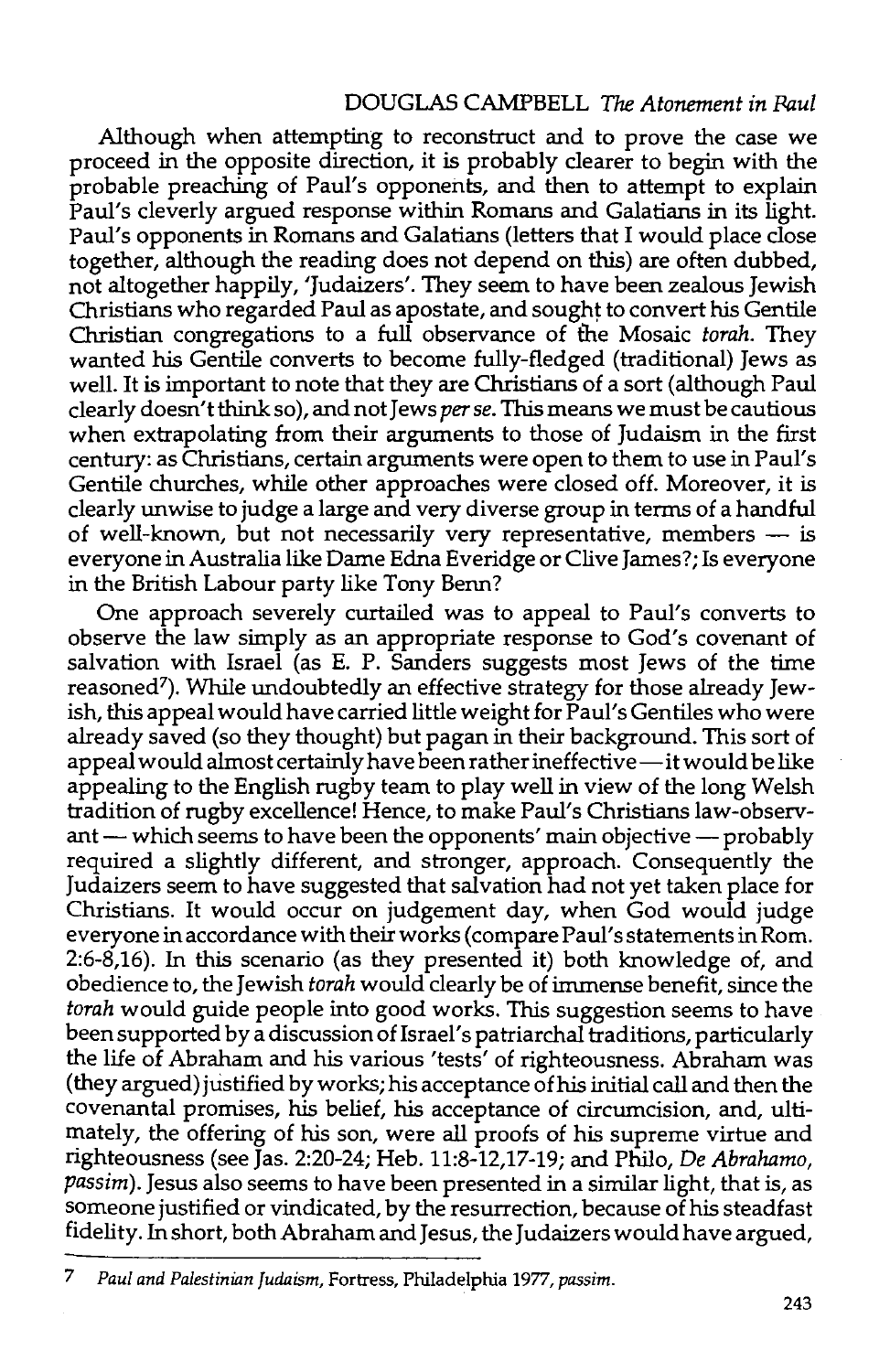were vindicated or saved because of their works and righteousness. It would have been a short step to suggesting that Christians should follow their example and do likewise; steadfastly believing in and faithful to God, as well as circumcised and law-observant! (after-all, Jesus was a Jew).

What, one may ask, was the function of Christ's death, in such a scheme? Did the Judaizers even have a theology of the atonement (besides the standard Jewish reliance on the temple cultus)? Reading between the lines, the Judaizers seem to have interpreted Jesus's death in terms of a martyrological tradition within Judaism at the time, and specifically in terms of Abraham's (near) sacrifice of Isaac, recounted in Gen. 22. Thus, Jesus's death was probably accorded atoning efficacy by them, for sins and transgressions.

To what degree this displaced the Jerusalem temple's atoning function, however, is very hard to say. Such a view could be held merely to complement the temple, atoning for those sins the temple could not atone for (like sins 'committed with a high hand'); to compensate for any apparent deficiency in the temple (because of temporary cessation, corruption, or incorrect observance: see the criticisms from Qumran); or to displace the temple's atonement completely (see John 4:19-24; Acts 7:2-53). Probably all these views were suggested at different times in the early Church. However, the conservatism of the Judaizers suggests that they must have reserved some significant role for the temple (indeed, their most probable point of origin was Jerusalem), although it need not necessarily have been an atoning one. What is important, however, is that, in accordance with the Jewish martyrological tradition, their understanding of Jesus's atonement would have probably included a punitive or penal dimension (see 2 Mace. 6-7). Moreover, they seem to have emphasized a typological connection between Christ and Isaac. The patriarchal story of Abraham (which, as we have seen, they also emphasized), would thereby point to Christ's death very directly, while Christ's actions would fulfill this important strand in Jewish theology, as both figures demonstrated their righteousness supremely in *sacrificial*  situations. This was, of course, when martyrs did demonstrate their supreme virtue: in the face of death.

It is not hard to imagine the impact preaching of this nature would have had on Paul's Gentile converts. A presentation of Jesus in terms of Abraham, himself justified by circumcision, works, fidelity, and, ultimately, sacrifice, and thereby - *and only thereby* - procuring salvation for the nations as promised in Gen. 12:2-3, 15:4-5,18-21, and 17:2-22, must have been extremely persuasive. Paul, however, (and no doubt drawing on all his Pharisaic education and experience) sought to rebut this scenario extensively in Galatians and Romans (with the latter being a rather more knowledgeable, collected, and systematic attempt). He made a number of points against it, not all of which need detain us here. Two, however, should be emphasized.

First, as is well known, Paul tried to detach faith or fidelity from (other!) works, both in the life of Abraham and in Jesus, arguing, against the claim that all the law was to be observed, *that faith alone* was scripturally evidenced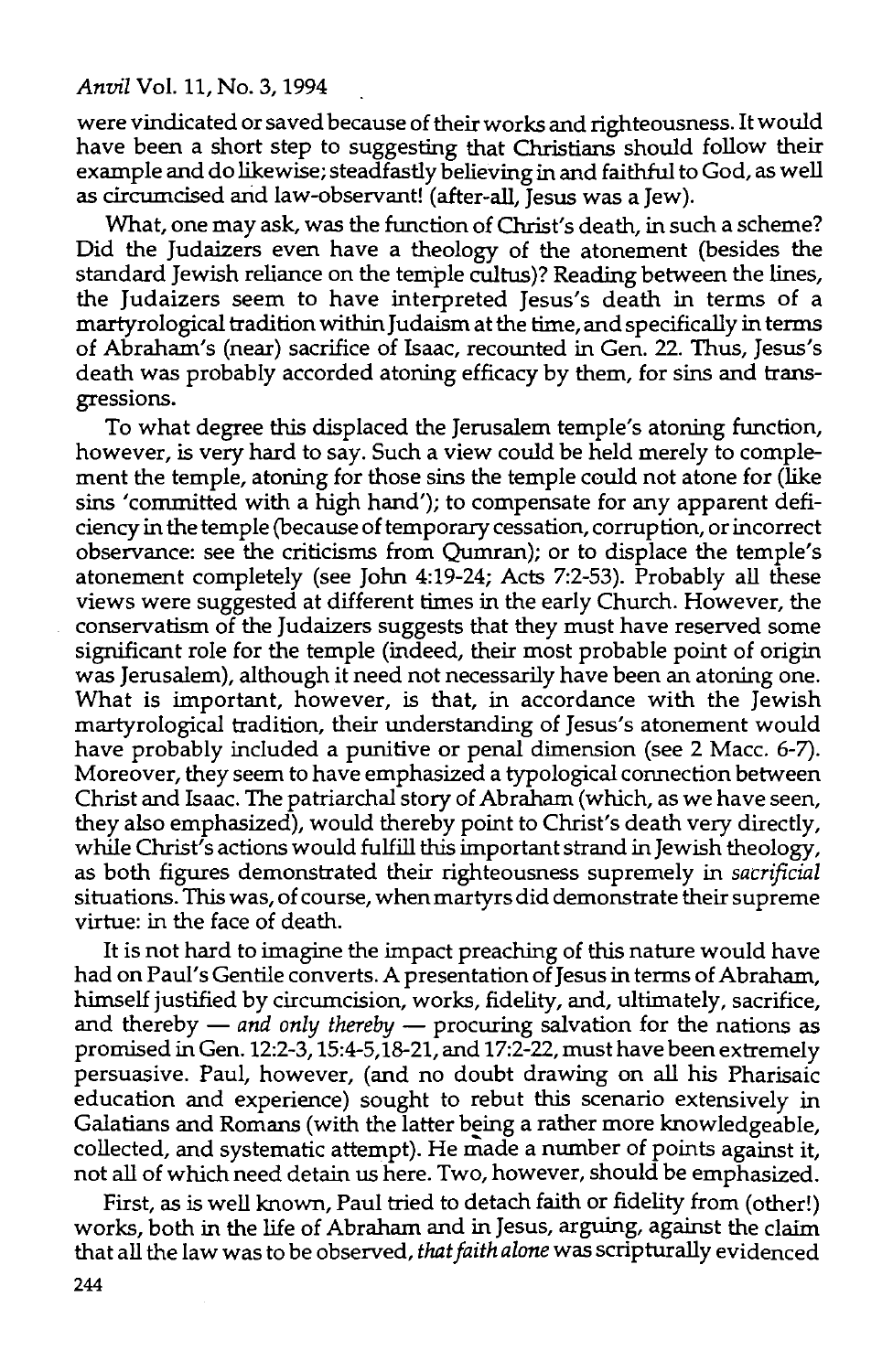#### DOUGLAS CAMPBELL The *Atonement* in *Paul*

and necessary. This was a cheeky claim in Abraham's case, the father of the Jewish nation, who was, as we have said, widely regarded by Jews as the epitome of law-observance, and certainly seems to have done other righteous things as well. But it was at least superficially plausible, thanks to the early placement in the story of Gen. 15:6 (and many Christians — although seldom Jews-have continued to find Paul's exegesis convincing!). The first time Abraham received his promises of greatness, all he did was believe.

Paul also created a link between this picture of the patriarch and the 'work' of Jesus by quoting (and repeatedly alluding to) Hab. 2:4, which spoke of 'the righteous one' and his fidelity that led to life. The martyrs were frequently called 'righteous ones', hence 'the righteous one' was an appropriate title for the definitive martyr. Jesus too, it would seem, was also someone who did one thing right: he was faithful to God, unto death. Thus, both Abraham and Jesus are presented by Paul as primarily characterized by fidelity, and this is something one can glean some support for from the Scriptures. Note, this is also not a completely illegitimate inference from the Jewish martyrological tradition, with its strong emphasis on fidelity to God up to, and if necessary including, death, but most Jewish martyrs would have been expected to have been law-observant: indeed, many died to avoid breaking the law!

Paul isolates this quality of fidelity, suggesting that it alone was what counted, and that further law-observance (on the part of Abraham,Jesus, and - more importantly - Paul's Gentile converts) is therefore not necessary. Hence, *sola fides* is an accurate summation of Paul's argument at this pointas long as it includes a reference to Jesus's faithfulness (an important part of Paul's argument that follows), and also carries the sense of faithfulness to God under extreme duress, up to the possibility of death (see Rom. 4:17-22). These last connotations are not, of course, traditional Protestant emphases. Indeed, when viewed as the condition for salvation, such 'belief' is beginning to look for many (myself included) distinctly out of reach.

In sum, Paul's emphasis on faith should be understood primarily as a counter-argument to the claim of the Judaizers that full law-observance is necessary for salvation. It is a negative rather than a positive position, that he may well redefine later given the opportunity (and faith terminology does in fact disappear in Romans in chs. 5-8, after 5:1-2). All his converts have to do in order to be like Abraham and Jesus is believe  $-$  and to go on believing in the resurrection through thick and thin. All the rest-including circumcision -is commentary. This is not to say that Paul thinks faith, in both senses of belief and fidelity, is unimportant: clearly he does affirm it. But it is to say that we should not necessarily look for its proper definition and role within his polemics against the Judaizers. Here he is making the best of a bad situation, on the strength of Gen. 15:6 and Hab. 2:4.

Secondly, Paul also wished to combat the Judaizers' claim that salvation is future, and will only be revealed on the day of judgement (in an intimidating assessment of works). Clearly he wants to say that it has already taken place in the Christ event, and that Christians have nothing to fear (the oldfashioned theme of 'assurance').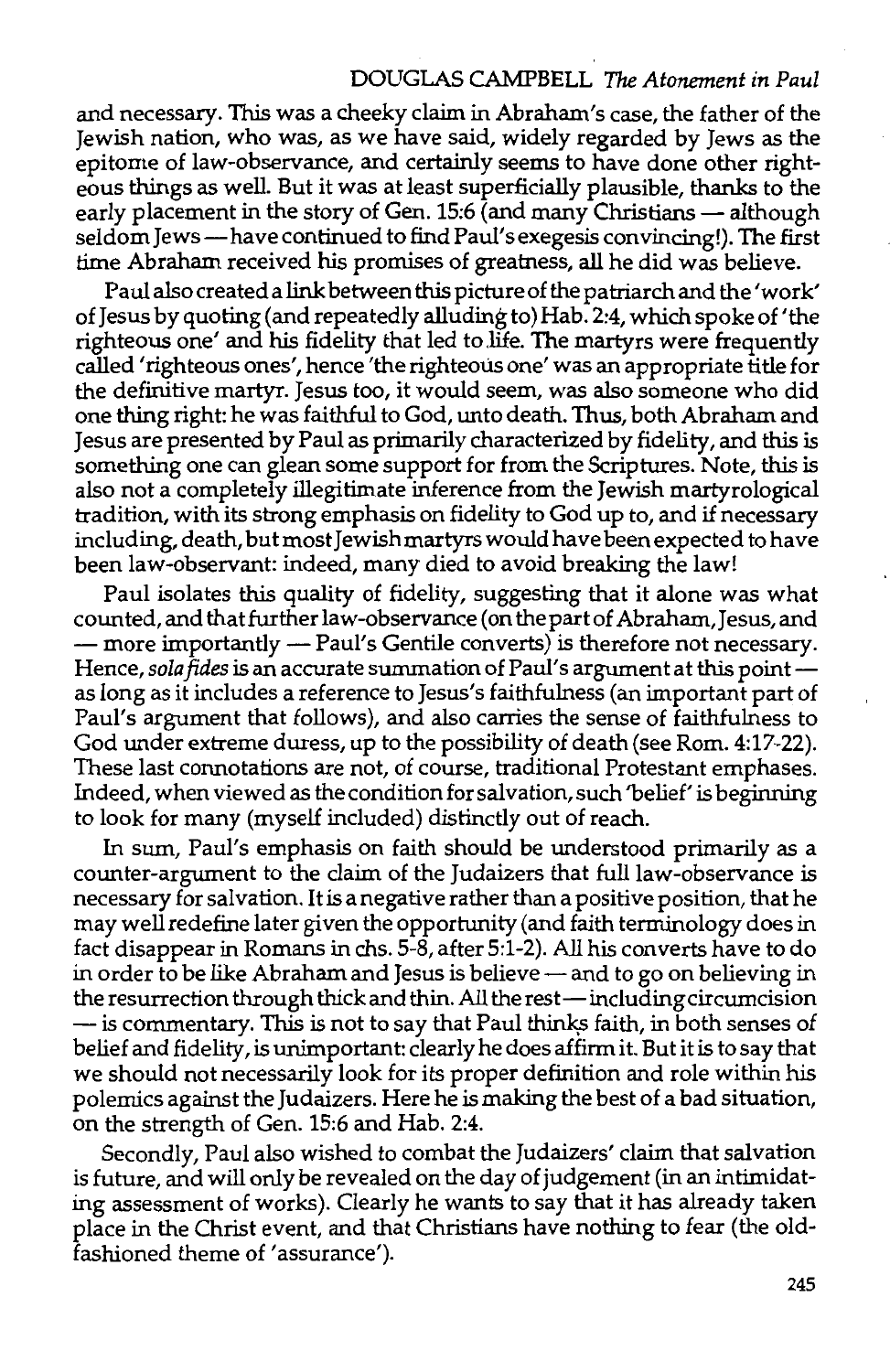Here Paul takes the atonement theology of the Judaizers and deploys it against them. The Judaizers conceded that Jesus's death functioned like the sacrifice of Isaac, revealing the glory of God now (as it did then on Mount Moriah; later the temple mount), and demonstrating God's faithful desire to save humanity in the offering up of the only Son for their sins, as the initial incident demonstrated Abraham's faithfulness to God, in his willingness to sacrifice his son, Isaac. Paul introduces this cluster of motifs repeatedly in Romans (in 1:16-17; 3:21-26; 4:25; 5:6-11; 8:3-4, 14-17, 31-32), emphasizing throughout how the sending and offering of God's only son reveals and demonstrates God's great love for humanity. In view of this definitive demonstration of God's love - a love that will go to extreme lengths - he argues, Christians can rest assured in salvation in the face of the coming judgement. They need not fear a verdict of damnation in a fiery future assize, as the Judaizers suggest (and perhaps one can hear a few Christians breathing more easily at this point as well). The God that has gone to such extreme lengths to save us will not change his mind: he has been proved as trustworthy as Abraham was. Moreover, clearly any punitive dimension in Jesus's sacrifice is correspondingly excluded by the unity between God and Jesus, likened to Abraham and Isaac, that Paul repeatedly stresses. Abraham was willing to sacrifice Isaac, and God, for Paul, is equally committed. Note, Paul probably does not disagree with the Judaizers' theology of the atonement although he might regard it as incomplete. $8$  But here he is teasing out an inconsistency in their understanding of salvation, playing off the present revelation of God's love in the cross against the possible future revelation of God's anger.<sup>9</sup>

It will be clear by now that certain important assumptions underly my suggested' counter-reading' ofRomans3-4 and Galatians 2-3: amartyrological reading of faith as faithfulness (Gk *pistis),* and in relation to Jesus as well as to the patriarch Abraham and to the Christian; the presence behind Paul's atonement passages of the story of 'the binding of Isaac', and its later Jewish embellishments; and an emphasis on opponents in the background of Romans as well as Galatians.<sup>10</sup> It would be fair to say that none of these assumptions are supported by a consensus of NT scholars. Nevertheless I

<sup>8</sup> It is worth noting that Paul also redefines these sacrificial metaphors in chs. 6 and 8 in a suitably radical sense. In 8:3 Christ's death does not just atone for transgressions *(peri hamartias;* see 3:25, 4:25; and the possible origin of the phrase in Lev. 17:11) but kills sin itself, thereby eliminating the agonies of eh. 7 (and the cause as also revealed by eh. 5). Hence, while not eliminating Christ's atonement for transgressions, Paul does not emphasize this: he seems more interested in the radical death of sinful being itself (so chs. 6-7), and the resulting possiBility of an eschatological new creation (so eh. 8).

<sup>9</sup> This tension is sharper if a punitive dimension is lacking in the sacrificial metaphor (and Paul does not leave much room for this in Romans and Galatians). If the Judaizers presented a penal view they are less vulnerable to such a criticism, but Paul would probably counter that they are also further from the gospel's revelation of God's unconditional love. Did Abraham offer up Isaac to assuage his *own* anger?! This application of the metaphor (a metaphor the Judaizers endorse) would be incoherent.

<sup>10</sup> For this reading of pistis see R. Hays, 'TIIΣTIE and Pauline Christology: What Is at Stake?', *Society of Biblical Literature Seminar Papers,* (1991), pp 714-29; and George Howard, 'Faith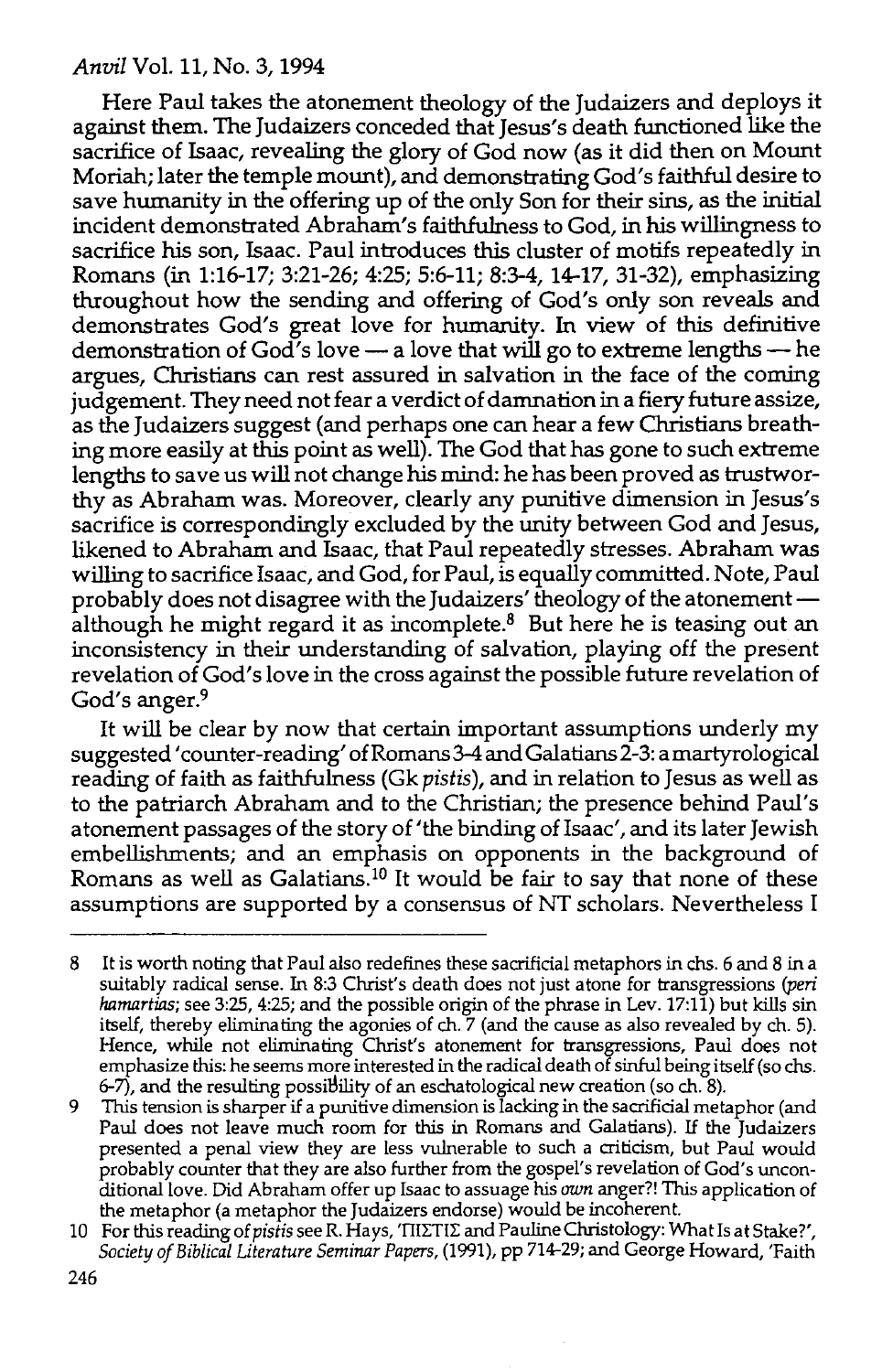### DOUGLAS CAMPBELL The *Atonement in Paul*

suspect that they can all be strongly argued, while their utility is clear. They suggest that a contractual reading of Paul, that sees his basic theology of salvation and the atonement in these discussions, *homogenizes* and *universalizes*  a very specific, and very Jewish, argument about when salvation takes place, and if, fundamentally, it will be assessed in terms of works. If my suggested reinterpretation is plausible, however, although we can see the views of Paul's opponents on the atonement in these passages (which Paul, along with much of the early church, no doubt partially shares), we must really look elsewhere for a clear expression of Paul's own understanding, notably to chapters 5-8 of Romans, and to the compact statements elsewhere in his writings that echo these thoughts.

#### **An unconditional model of the atonement in Paul**

In view of the foregoing, Paul's understanding of the atonement is perhaps not best approached, at least initially, in sacrificial terms (although these can inform it, as they should also be informed by it). It is a radical, eschatological understanding, and its clearest exposition in his letters is probably in *the next*  section of Romans, that is, chapters 5-8 (especially 6:1-11 in the context of 7:7- 25; and 8:1-17), although compressed allusions to it can be found elsewhere in his writings (e.g. 1 Cor. 1:30; 6:11; 2 Cor. 5:17,21; Gal. 2:20; 3:26-28; 4:4-6; 6:14-15; Phil. 3:8-11; and 1 Thess. 4:14). This interpretation was probably formulated initially by the Christian community at Antioch, 'where the disciples were first called Christians' (so Acts 11:26), and ratified in a more definitive sense at a conference later in Jerusalem (so Gal. 2:1-10) - although not all seem to have accepted the good news!

For Paul in these texts the death of Christ is nothing less than a new creative act of God (hence 'eschatological'), in which the entire present fallen order is extinguished in his death on the cross, and the way thereby cleared for a new creation, also in him, following in the wake of his resurrection to new life. The individual Christian is caught up into this momentous series of events, and passes through them, by means of the Spirit. In a sense, the Spirit immerses the Christian in this process (the factor that gives reality to baptism, and to the eucharist: see Rom. 6:1-11; 1 Cor. 10:16-17). In another metaphor, the Spirit marries the Christian to Christ so that 'the two become one flesh' (see Rom. 7:1-4; 1 Cor. 6:15-18; and, more controversially, Eph. 5:25-

of Christ', *Anchor Bible Dictionary,* vol. 2, pp 758-60; for the presupposition of the binding of Isaac see N. A. Dahl, 'The Atonement - An Adequate Reward for the Akedah?', in *Neotestamentica et Semitica: Studies in Honour of Matthew Black,* eds E. Earle Ellis and Max Wilcox, T & T Clark, Edinburgh 1969, pp 15-29; Robert Hayward, The Present State of Research into the Targumic Account of the Sacrifice of Isaac', *Journal of Jewish Studies*, vol. 32 (1981), pp 127-50; and A. F. Segal, 'He Who Did Not Spare His Own Son ... Jesus, Paul and the Akedah', in *From Jesus to Paul: Studies in Honour of Francis Wright Beare,* eds J. C. Hurd and G. P. Richardson, Wilfred Laurier Press, Waterloo 1984, pp 169-84; and on the presence of opponents in the background of Romans, seeP. Stuhlmacher, *Der Brief an die Riimer,* V andenhoeck & Ruprecht, Gottingen & ZUrich 1989, pp 10-15; idem, 'The Purpose of Romans', in *The Romans Debate* (rev. and expanded edn), K. P. Donfried ed., T & T Clark, Edinburgh 1991, pp 231-42, especially 239-40.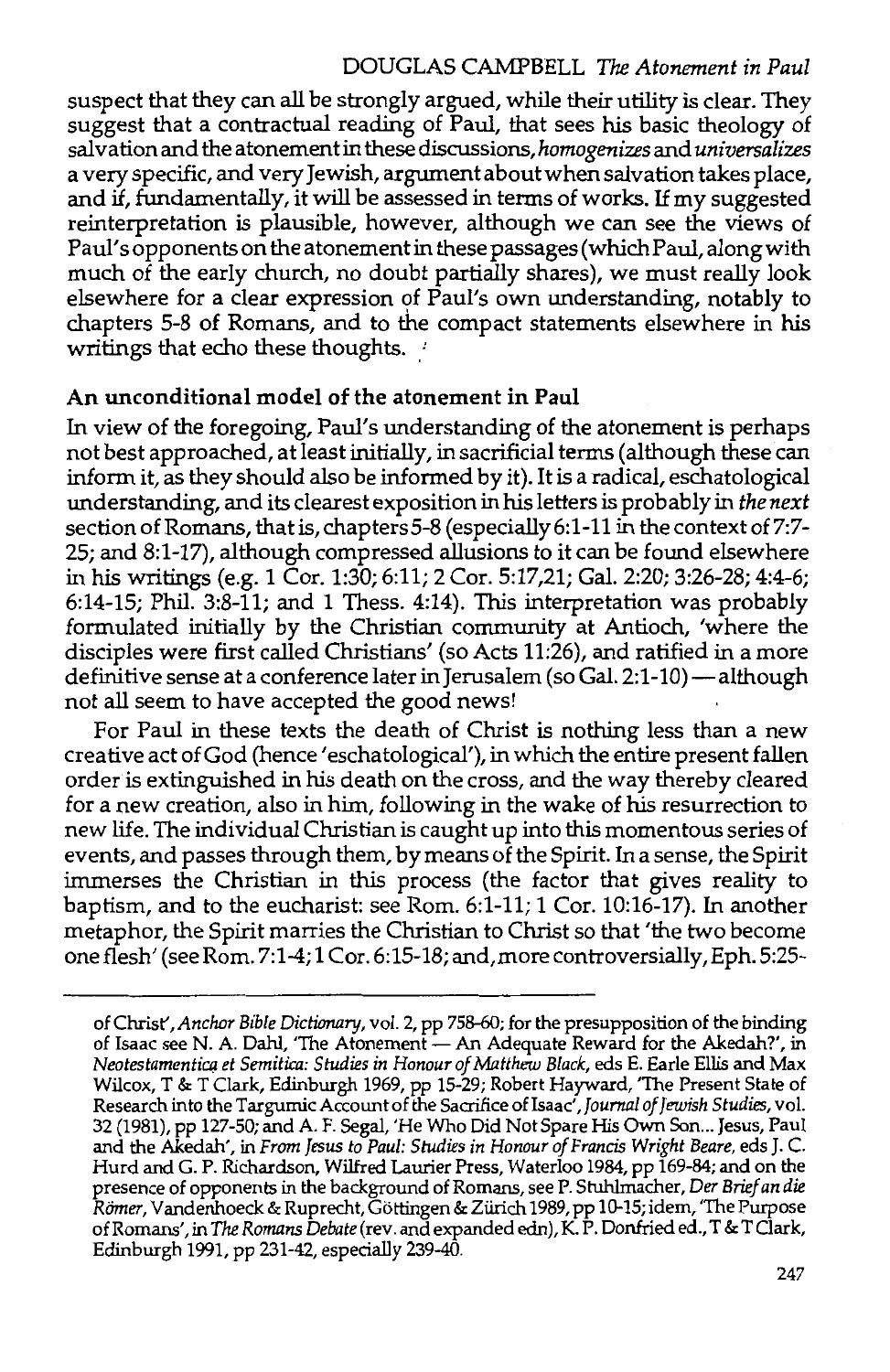32). Paul's ubiquitous - and very important - catch-phrase 'in Christ' (or its equivalent) refers to this new existence that is governed and shaped by the Easter events, and the prevalence of the phrase in his writings (allowing for various more trivial occurrences), along with its frequent strategic placement, testifies to the importance Paul attached to this basic conception (note particularly its serial function in the conclusions to the arguments of Rom. chs 6-8: 6:11,23; [7:6b]; 8:1,11,39; also 9:1 and 12:5).

This is indeed a model of atonement: God is acting through Christ (and the Spirit) to recreate and rebirth a new, righteous creation in relation to himself. Admittedly, this model does not always draw on the classic metaphors of the atonement like blood and sacrifice (although see Rom. 8:3, 32; and possibly 2 Cor. 5:21 ). But it does speak directly to the effect of Christ's death, and how God has made humanity and creation 'at one' with himself.

Four features of Paul's understanding are worth emphasizing in more detail. First, it is fundamentally an eschatological, and hence also creative, perspective: the longed-for new era has dawned, in which God comes to creation and to humanity (and to Israel) to rescue, redeem, and heal. But that era recapitulates the extraordinary creativity of the first (and 're-runs' its narrative in Gen. 1-2). A new person, and new humanity, has been made. Note, this is not to subordinate the second creation to the first: in Paul the second clearly prefigured the first cosmically, and also vastly exceeds it (see Rom. 5:14b-21; 8:28-30; 1 Cor. 2:7). To speak of eschatology is therefore basically to say that something dynamic and quite concrete or real has happened; also something fresh, creative, and new — and it has been initiated by a powerful act of God. Secondly, it is (as a direct consequence of the foregoing) a radical understanding, in that it cuts to the root (the radix) of sin in the sinful being of humanity and the present cosmic order, which is full · of oppressive evil powers that have a foothold in that corrupt being (notably sin and death; they plague the flesh — Gk sarx). This sinful being, the flesh, is executed in the cross, and the evil powers disarmed, thereby creating the possibility of a new, righteous, being. Once again, this is quite concrete: the being of the Christian has been changed in Christ. Thirdly, although it is seldom explicitly stated or explicated (although see Rom. 8:3-17; and perhaps 9:5; also 1 Cor. 12:4-6), a trinitarian dynamic is operative at the heart of the process: the Father sends the Son, whose death and resurrection is the focal point of atonement, salvation, and the new creation. But the Son is sustained and resurrected by the Spirit, who in turn incorporates, sustains, and resurrects the Church within the Son {the entry-point into the process for the Christian: see Rom. 8:9,14-17,26-27,32). Without each person and their activity the entire model breaks down. Moreover there is clearly a functional and ontological equality between the Father and the Son in Paul's view, since Jesus is delivered up to death by his father in the way that Abraham offered up Isaac: Jesus's sonship seems quite literal for Paul here. (Paul does not abandon his commitment to monotheism either, but one may legitimately ask if his monotheism is being redefined: see 1 Cor. 8:6.) Fourthly and finally, the model is clearly utterly unconditional: no human act can initiate or effect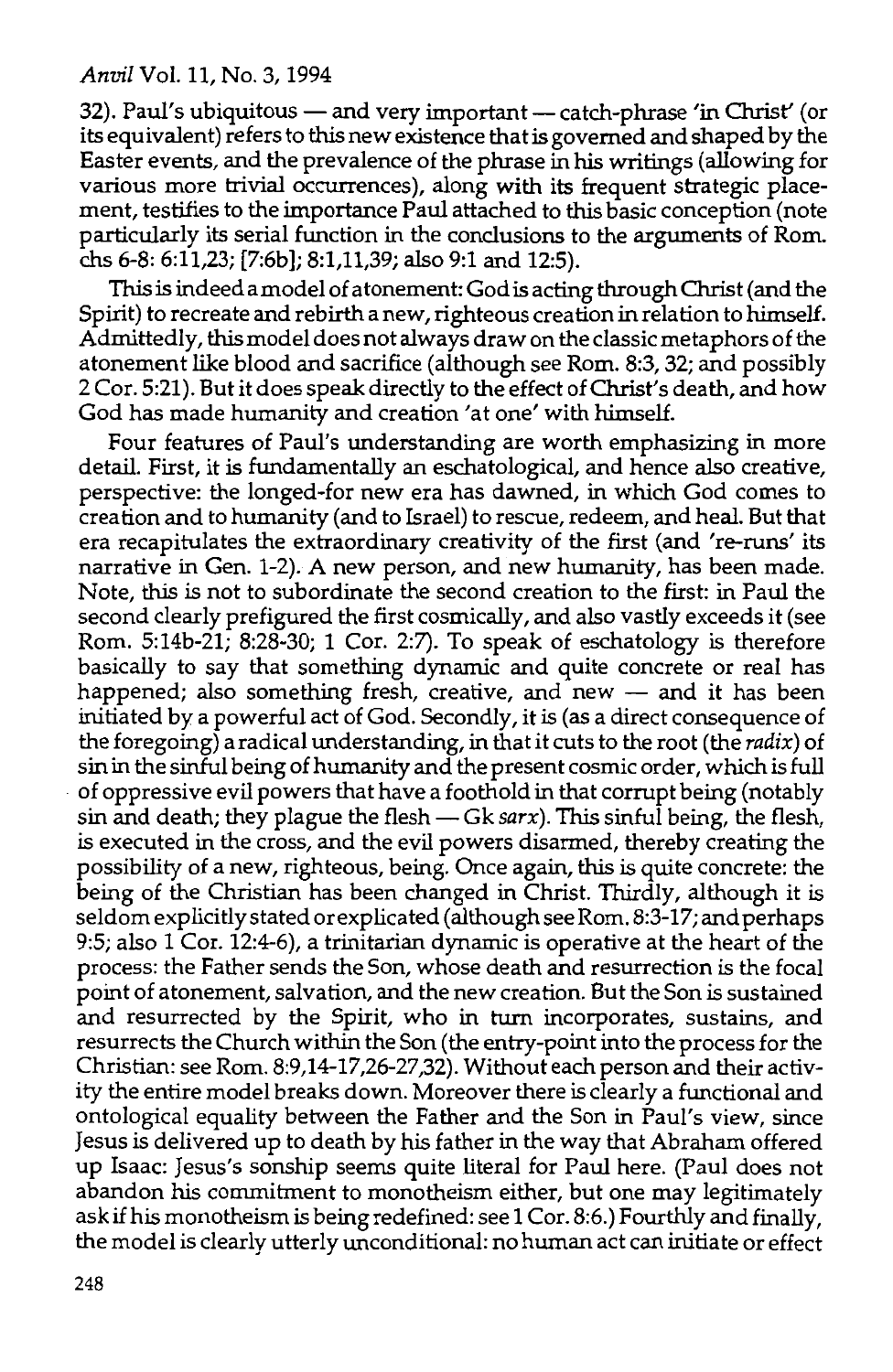the eschatological irruption of God-or the Father's sending of the only Son. People are simply caught up in the irresistable purposes and creativity of God, as Paul himself was outside Damascus (see Rom. 8:28-30; 9:11,16; 11:6.29,32-36; 1 Cor. 1:18-31; 2:5-16; 15:8-10; Gal. 1:15-16). This moment involves belief, but it would seem to be a belief *born* of the Spirit, along with righteousness, holiness, obedience, liberation, as well as *fidelity* to the gospel (seeRom.12:3; 1 Cor.3:5;possiblyGal. 3:2-5;5:5;1 Thess.1:2-10,esp. v5;2:13). That is, ongoing belief in the gospel, and loyalty to God as revealed in Christ under extreme pressure, are *consequences* of salvation, rather than its catalyst. They show that the Spirit is forming the character of Christ in us, that salvation has begun.

These four features should also be balanced by two caveats. First, the process is clearly incomplete - or merely 'inaugurated'. It has not run its complete course to a resurrected Church and cosmos; nevertheless, Paul is equally adamant that the process has begun, particularly emphasizing the presence and activity of the Spirit (so Rom. 5:5; 8:lff; 2 Cor. 5:5). But perhaps Paul's most significant theological development beyond the point of the model's inception is, secondly, his re-balancing of its two dynamics of crucifixion and resurrection (which relates to the preceding point). Initially (and understandably) he seems to have erred on the side of triumphalism, coming dangerously close to the idea that Christians are sinless. Their death in Christ is regarded as largely accomplished, and they live in a resurrected condition as part of the new order (possibly with all their existing social relations, including betrothals and marriages, 'on hold'). Problems at Corinth, and with his own 'weakness', not to mention virulent opposition, however, seem to have led Paul to push the resurrected dimension more firmly into the future, and to re-emphasize an ongoing identification with the crucifixion, and its attendant notions of rejection, suffering, and powerlessness (see 1 Cor. 4:7-13; 15:12-19 for hints of triumphalism at Corinth; counterbalanced by Paul's arguments there and also 2 Cor. 4:7-18; 11:23-33; 12:7-10; Gal. 5:11; 6:12-16; and Phil. 3:7-14). The writings of the mature Paul reflect this renewed balance, where a *theologia crucis* guards the churches from the naive and excessive triumphalism implicit in the notion of the new creation. The main reality into which Christians are brought by the Spirit now is the reality of the cross - the resurrection is powerfully anticipated, and in a sense guaranteed (!), but it is also essentially future.

In sum, Paul's understanding of the atonement, which was probably birthed in the context of the early, and rather *avant garde,* Christian mission at Antioch, is eschatological and creative, radical, implicitly trinitarian, and unconditional. However, it is also only inaugurated, and is characterized primarily in this present, incomplete state by the dynamic of the cross, rather than by the resurrection. In a sense, we have Paul's opponents to thank for some of these insights. Critically, Paul's distinctive perspective tends to be stated in contrast to Adam, suggesting immediately its radical, creative, and universal, tenor; and with respect to Abraham's sacrifice of Isaac, suggesting the intimacy of the Father-Son relationship into which Christians are led